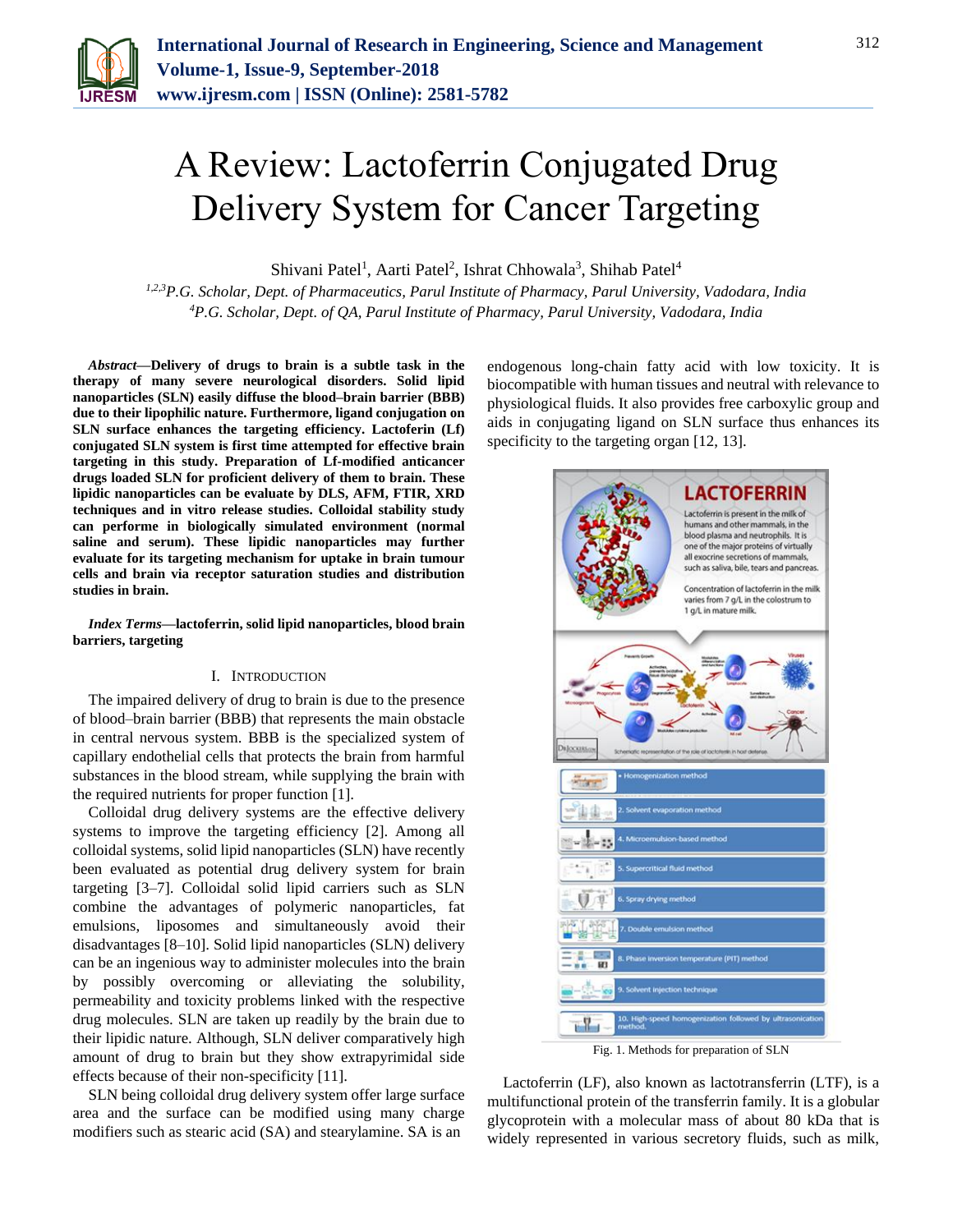

saliva, tears, and nasal secretions. Lactoferrin is one of the components of the immune system of the body; it has antimicrobial activity (bacteriocide, fungicide) and is part of the innate defense, mainly at mucosa. Lactoferrin interacts with DNA and RNA, polysaccharides and heparin, and shows some of its biological functions in complexes with these ligands. Lf receptor (LfR) has been demonstrated to exist on the BBB in different species and is involved in Lf transport across the BBB in vitro and in vivo receptor mediated transcytosis [19–21]. LfR exist not only on the BBB in different species but also are overexpressed on the cells surface of glioblastomas [22, 23].

#### II. METHODS OF PREPARATION FOR SLN

# *A. Emulsion-Solvent Evaporation/Extraction*

In this method, the polymer is first dissolved in a waterimmiscible, volatile, organic solvent such as chloroform, dichloromethane, or ethyl acetate. The drug is added to this polymer solution and the mixture is emulsified into an outer water phase containing an emulsifier, such as polyvinyl alcohol (PVA), gelatin, polysorbate 80, or polaxamer-188 to yield an o/w emulsion. To harden the nano emulsion droplets into solid nanoparticles, the organic solvent is evaporated or extracted from the system after it diffuses into the external aqueous phase. Emulsification is facilitated by high-speed homogenization or sonication. Forth removal of solvent, the stirring process may be continued for several hours at high-temperature/lowpressure conditions; a quicker option to harden the particles may be to pour the emulsion into water, causing the solvent to phase toward the surfactants in the interface and eventually diffuse out into the aqueous phase.



Fig. 2. Preparation of SLN by emulsion-solvent evaporation/extraction

The major existing challenges of this method for the production of nanoparticles are the parameters that control the particle size and the outcome of uniform size distribution for small particles. Moreover, the common solvent used to solubilize thepolymer, dichloromethane, is a class 2 solvent that poses problems in use in pharmaceutical preparations due to its potential toxicity. The common class 3 solvent, acetone, produces highly porous particles that eventually adversely facilitate the drug release, especially for hydrophilic smallmolecule drugs. Moreover, processing with acetone must be

done very carefully because of its high flammability.

#### *B. Salting Out*

The salting-out method and emulsification solvent diffusion techniques for the production of nanoparticles have been developed to meet the US FDA specification on the residual amount of organic solvents in injectable colloidal systems. Polymeric nanoparticles can be prepared by using an emulsion technique that avoids surfactants and chlorinated solvents and involves a salting-out process between two miscible solvents to separate the phases. The preparation method consists of adding an electrolyte saturated (usually magnesium chloride hexahydrate) or a non–electrolyte-saturated aqueous solution containing PVA as a viscosity increasing agent as well as a stabilizer to an oil phase composed of the polymer and the drug dissolved in acetone under continuous mechanical stirring at room temperature. The saturated aqueous solution prevents complete miscibility of both the phases by virtue of the high salt content. After the preparation of the initial water in-oil emulsion (w/o), water is immediately added in sufficient quantity to cause a phase inversion from water-in-oil (w/o) to oil-in-water (o/w) type emulsion; this induces complete diffusion of acetone from the internal non aqueous phase into the continuous external aqueous phase, thus leading to the formation of nanoparticles. The final emulsion is then stirred overnight at room temperature to allow for the complete removal of acetone. Centrifugation may also be used to remove the organic solvent, free PVA, and electrolytes from the raw nanoparticle suspension, after which the nanoparticles can be purified by cross-flow microfiltration and subsequently freezedried.

## *C. Emulsification Solvent Diffusion Method*



Fig. 3. Preparation of SLN by emulsification of solvent diffusion method

In the technique developed by Quintanar-Guerrero et al., the solvent and water are mutually saturated at room temperature before use to ensure the initial thermodynamic equilibrium of both liquids. Later, the organic solvent containing the dissolved polymer and the drug is emulsified in an aqueous surfactant solution (usually with PVA as a stabilizing agent) by using a high-speed homogenizer. Water is subsequently added under constant stirring to the o/w emulsion system, thus causing phase transformation and outward diffusion of the solvent from the internal phase, leading to the nano precipitation of the polymer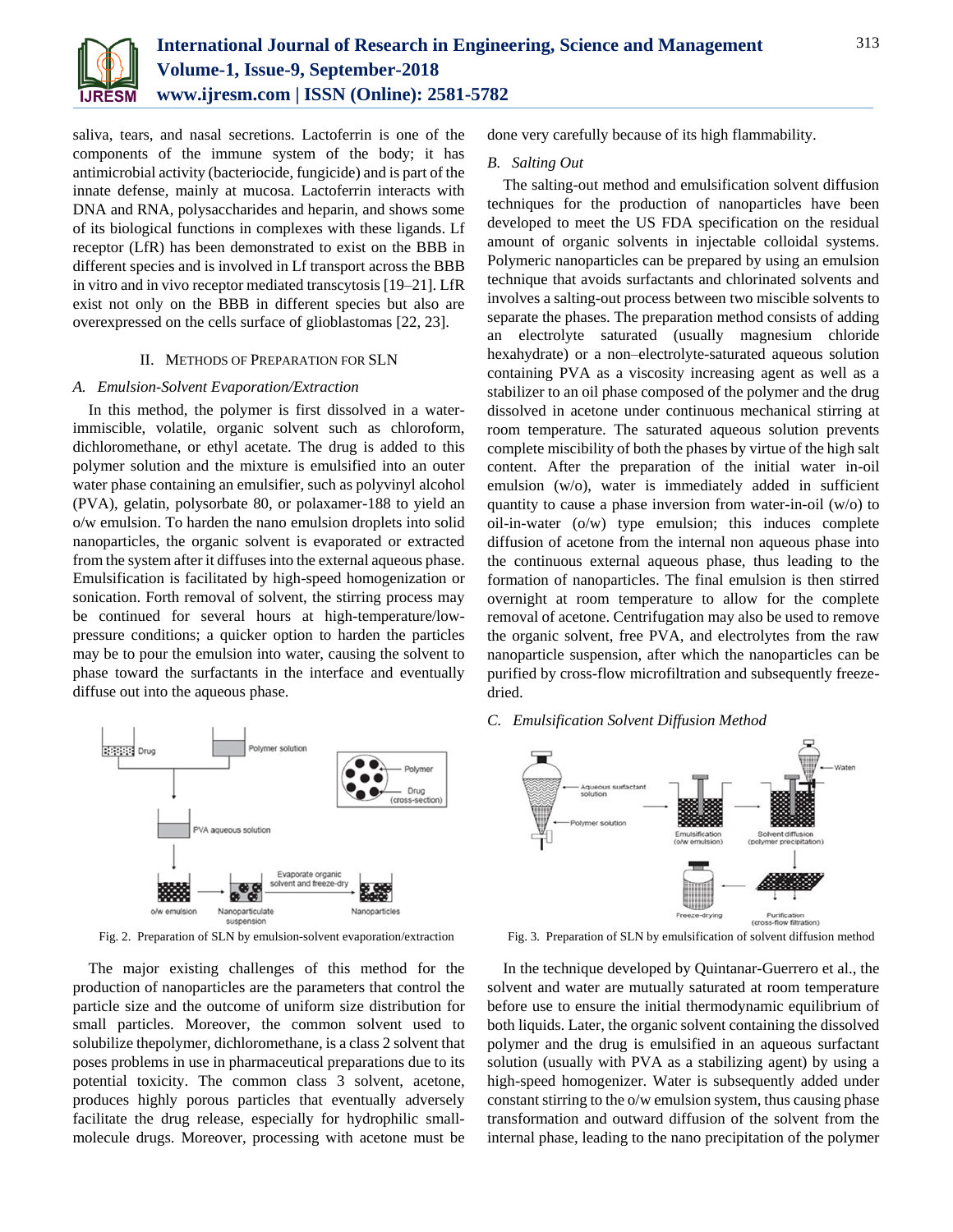

and the formation of colloidal nanoparticles. Finally, the solvent can be eliminated by vacuum steam distillation or evaporation. A schematic diagram of the emulsification-solvent diffusion method is presented in figure.

# *D. Emulsion Polymerization*

This method has been used to prepare poly (alkyl cyanoacrylate) nanoparticles with an approximate diameter of 200 nm. A schematic diagram for preparation of Polyalkylcyanoacrylate nanoparticles by anionic polymerization is presented in Fig. The alkyl monomer is dispersed in an aqueous acidic medium containing stabilizers such as dextrans and poloxamers. Surfactants such as polysorbates can be used as well. The low pH favors the formation of stable and high molecular mass nanoparticles. Under vigorous mechanical stirring, polymerization follows the anionic mechanism. The non-polar ends within the interior of the surfactant micelles help solubilize the monomer. In the presence of water-soluble initiators, chain growth commences at the hydrophilic surface of the micelle. When the monomer in the interior of the micelle gets depleted, more monomer droplets from the exterior aqueous phase enter inside; thus, the polymerization reaction proceeds inward and continues until it is terminated by the free radicals. The drug can be solubilized in the polymerization medium either before the monomer is added or later when the reaction has ended. Finally, the nano particulate suspension is purified either by ultracentrifugation or by redispersing the nanoparticles in an isotonic medium. The various factors affecting the formation of particles, their size, and molecular mass include monomer concentration, stirring speed, surfactant/stabilizer type and concentration, and the pH of the polymerization medium.

#### *E. Phase Separation in Non Aqueous System*

Unlike the single o/w and double w/o/w emulsion techniques, this process can be used to encapsulate both hydrophilic and lipophilic drugs, offering distinct advantages in terms of the entrapment efficiency over the application of predominantly aqueous systems that wash away highly hydrophilic drugs. In this method, hydrophilic drugs are solubilized in water and added to an organic solution of the polymer (w/o emulsion), whereas lipophilic drugs can be dissolved/dispersed in the polymer solution. Subsequently, an organic non solvent (e.g., silicone oil), which is miscible with the organic solvent (e.g., dichloromethane) but does not dissolve either the drug or the polymer, is added to the emulsion system with stirring; this gradually extracts the organic polymer solvent. With the loss of the solvent, there is a reduction in the polymer solubility, and the coating polymer in the solution undergoes phase separation, with the coacervate phase containing the polymer coacervate droplets. The polymer coacervate adsorbs on to the drug particle surface, resulting in the encapsulation of the drug by the precipitated polymer.

## III. LARGE-SCALE PILOT PRODUCTION OF DRUG-LOADED **NANOPARTICLES**

#### *A. Spray Drying*

Some of the challenges faced by this technique include the production of small-sized nanoparticles and the need for innovative methods to increase the drug-entrapment efficiency. However, when compared with other methods, it provides a relatively rapid and convenient production technique that is easy to scale up, involves mild processing conditions, and has relatively less dependence on the solubility characteristics of the drug and the polymer. In this method, a solution or dispersion (w/o) of a drug in an organic solvent containing the polymer is sprayed from the sonicating nozzle of a spray dryer and subsequently dried to yield nanoparticles. A schematic diagram for production of nanoparticles by spray-drying is presented in figure mention below.



Fig. 4. Production of nanoparticles spray-drying

*Supercritical Fluid Spraying*



Fig. 5. Schematic diagram of different supercritical fluid spraying

This technology is advantageous in that the use of an organic solvent/surfactant can be avoided or minimized, thus producing nanoparticles that are free from toxic impurities. Carbon dioxide is nontoxic, nonflammable, and environmentally acceptable, and supercritical  $CO<sub>2</sub>$  can be easily obtained by pressurizing and heating the  $CO<sub>2</sub>$  system to a minimum of 73.8 bars and  $31.05^{\circ}$ C, respectively. In the supercritical anti-solvent method (76–78), both the drug and the polymer are dissolved in a suitable organic solvent and are atomized through a nozzle into supercritical  $CO<sub>2</sub>$ . The dispersed organic solvent phase and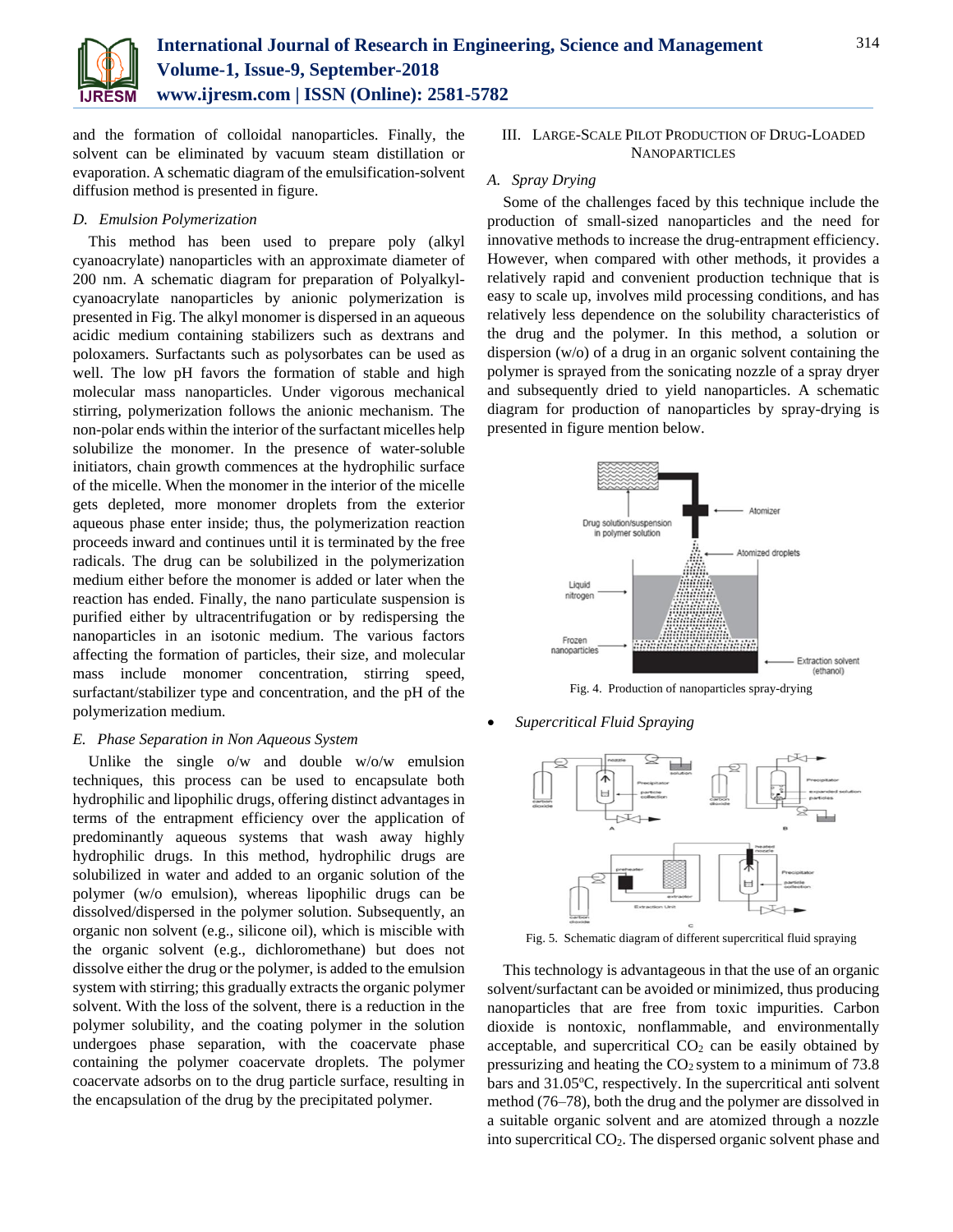

the anti-solvent  $CO<sub>2</sub>$  phase diffuse into each other and since CO2 is miscible only with the solvent, the solvent gets extracted causing the supercritical fluid–insoluble solid to precipitate as nanoparticles.

## *B. High pressure Homogenization*

Homogenization is a fluid mechanical process that involves the subdivision of droplets or particles into micro- or nano size to create a stable emulsion or dispersion. Homogenization is a very common processing step in the food and dairy industries. It improves product stability, shelf life, digestion and taste. Homogenization can also significantly reduce the amount of additives (e.g. stabilizer) needed in a product. In the cosmetic industry homogenization is essential for the quality and stability of the products and their texture (skin feeling). The bioavailability of the pharmaceutical products can be enhanced by homogenization, also the tolerance of some drugs can be improved. Moreover, high pressure homogenization has some advantages over other size-reducing processes (e.g. ball milling). It is considered to be a superior process from an economical and product quality prospects. The contamination of the products caused by the personnel or coming from the machine (machine parts wearing) is reduced. Also the exposure to thermal stress and microbiological contamination is clearly less due to the shorter production times. There are two types of high pressure homogenizers available on the market, the jetstream homogenizers e.g. Mirco fluidizer (Microfluidics, Newton, USA), and the piston-gap homogenizers e.g. Micron LAB 40 (APV Deutschland GmbH, Unna, Germany).

## *C. Characterization of Solid Lipid Nanoparticles*



Fig. 6. Characterization of SLN

## *D. X-RAY Diffraction Method*

The phase evolution of calcined powder as well sintered samples can be studied by X-ray diffraction technique using Cu Kα radiation. The generator voltage and current may ranges from 35 KV and 25 mA. Phases present in the sample can be identify with the search match facility available with software.

#### *E. Thermo Gravimetric Analysis (TGA)*

Thermal decomposition behavior of the gel can be studied using DSC/TG. The DSC/TG patterns are collected as a function of temperature under N2 atmosphere. Alpha alumina is the type of material used as reference.

### *F. Laser Diffractometry (LD)*

Laser diffractometry (LD) is a technique used for the determination of particle size in the range of 10 nm to 2000 μm. It is based on the phenomenon that particles scatter light in all directions. The laser light is diffracted by the particle surface in a pattern depending on the particle size. Simply, the diffraction angle is small for a large particle, as its surface is less curved, while for a small particle, with a more curved surface, the diffraction angle is larger.

### *G. Particle size, Polydispersity Index and Zeta Potential*

The average particle size and polydispersity index (PDI) of the SLNs can determine by photon correlation spectroscopy using a Zetasizer. The particles size and PDI can be represented by the average diameter of the Gaussian distribution function in the logarithmic axis mode. Surface charge measurement of the SLNs is based on the zeta potential (e) that can be calculated according to Helmholtz–Smoluchowsky from their electrophoretic mobility.

## *H. Shape and Surface Morphology*

In order to examine the SLN surface morphology, the formulations are viewed via scanning electron microscopy (SEM). SEM samples are prepare by lightly sprinkling the lyophilized nanoparticle powder on a double adhesive tape stuck on an aluminum stub. The stubs are then coated with gold to a thickness of about 300 A° using a sputter coater. The photomicrographs can be taken with a scanning electron microscope. Transmission electron microscopy is used to visualize nanoparticles.

## *I. Entrapment Efficiency*

Entrapment efficiency of uncoupled and coupled SLNs can be determined using the method described by Gupta et al. (2007) and Fry (1978). The drug not entrapped is removed from the SLNs by passing the formulation through a Sephadex G-50 minicolumn. The weighed amount of Sephadex G-50 is properly mixed with sufficient amount of distilled water in a beaker and kept for 24 h for complete swelling. After complete swelling, Sephadex dispersion is place in a 1-ml PVC syringe packed with glass wool and a small piece of Whatman filter paper at the bottom end to provide stability for the Sephadex column at 3,000 rpm. The amount of drug not entrapped in the SLNs is determined by passing the formulation from the Sephadex column, centrifuging at 3,000 rpm, and collecting the elution using the equation from Gupta et al. (2007).

After removing the un-entrapped drugs, the SLNs are collected and analyse using drug entrapment is then analysed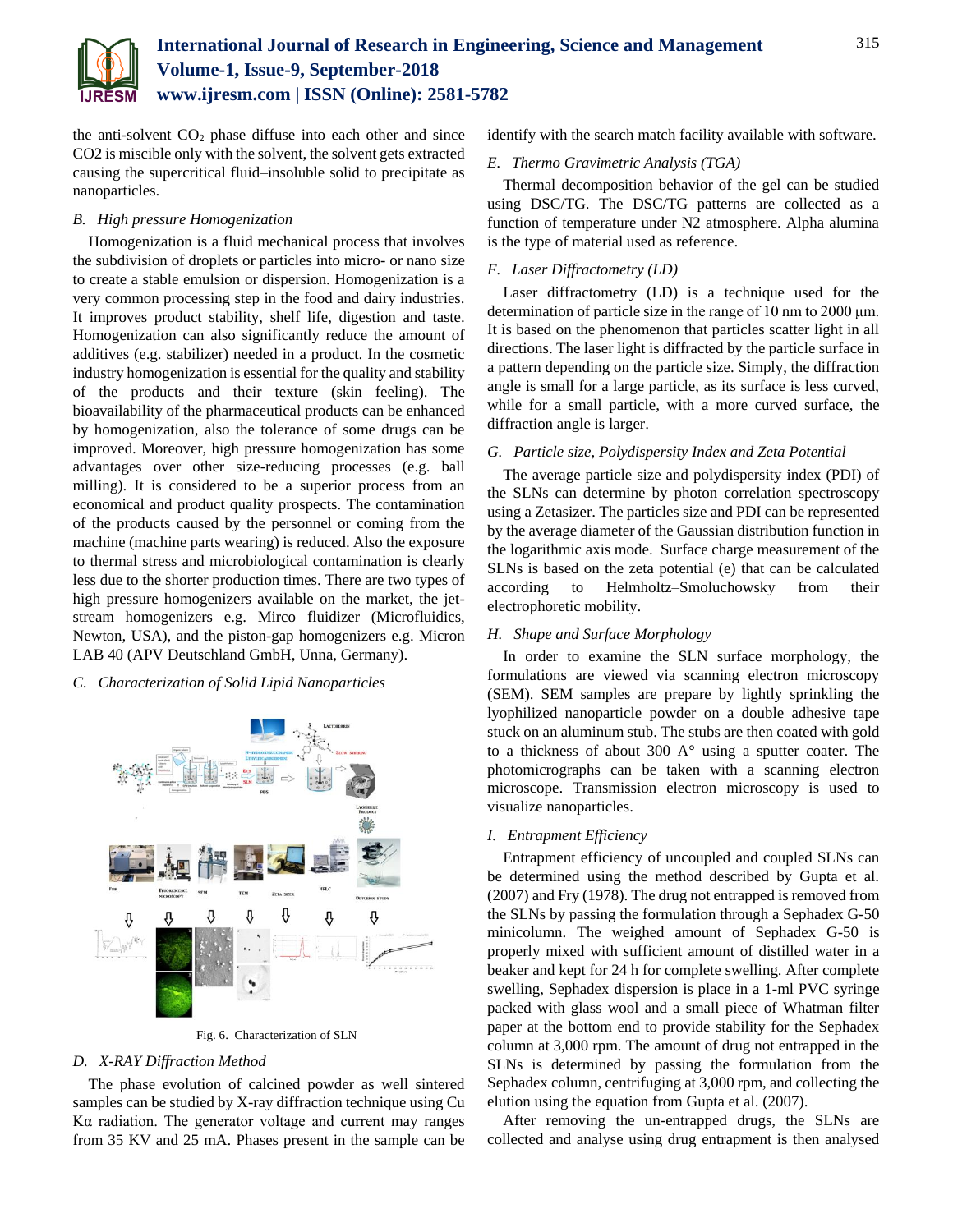

spectroscopically.

% Drug entrapment= Theoretical drug content -Practical drug content / Theoretical drug content \*100

## *J. In Vitro Drug Release*

The drug release of SLNs and Lf-coupled SLNs can be performed in suitable media using the dialysis bag technique. The dialysis bag retains nanoparticles and allows the free drug into the dissolution media with a molecular weight cut off point 3.5 KD. The bags are soaked in double-distilled water for 12 h before use. One ml of pure SLN formulation containing drug in about 150 mg of SLN free of any unentrapped drug is taken in a dialysis bag and placed in a beaker containing 50 ml of media at  $37 \pm 1$  C throughout the study. The samples are withdrawn after specified time intervals and replaced with the same volume of media. The withdrawn samples are analyzed for drug content by spectrophotometer.

## *K. Coupling Efficiency*

The Lf concentration in the coupled SLNs can determine by the Bradford method of protein estimation with minor modifications. Briefly, 1 ml of Lfcoupled SLNs containing SLN formulation is placed in a volumetric flask with Coomassie blue G dye solution, and the volume is adjusted with distilled water. To determine the Lf concentration, the absorbance is measured and compare with a blank containing the same amount of dye.

## *L. In Vivo Organ Distribution Study*

Fasted albino rats (average weight 150–200 gm) are divided into three groups each containing 12 animals. Animals of the first group are kept as a control that received an aqueous solution of free drug, while the second and third groups receives uncoupled and coupled formulations, respectively. All studies must be carried out according to the guidelines of the Council for the Purpose of Control and Supervision of Experiments on Animals (CPCSEA), Ministry of Social Justice and Empowerment, Government of India and approved by the University Animal Ethical Committee, Sagar (MP), and India. After administration of the formulations, rats from each group are sacrificed after 2, 4, 6 and 24 h. One gram of each organ was homogenized with media using a homogenizer. In the case of organs, the whole organ is use and the amount of drug present in each organ and blood sample can determined by using the high performance liquid chromatography (HPLC) method.

## IV. CONCLUSION

We can concluded that lactoferrin conjugation with drugs are most promising drug delivery systems for those which cant cross blood brain barriers. Solid lipid nanoparticles Solid lipid nanoparticles (SLN) easily diffuse the blood–brain barrier (BBB) due to their lipophilic nature. Furthermore, ligand conjugation on SLN surface enhances the targeting efficiency. And given methods can successfully formulate SLN and are characterize by using listed evaluation parameters.

#### **REFERENCES**

- [1] Weiss CK, Kohnle MV, Landfester K, et al. The first step into the brain: uptake of NIO-PBCA nanoparticles by endothelial cells in vitro and in vivo, and direct evidence for their blood-brain barrier permeation. ChemMedChem 2008;3:1395–403.
- [2] Khan W, Kumar N. Drug targeting to macrophages using paromomycinloaded albumin microspheres for treatment of visceral leishmaniasis: an in vitro evaluation. J Drug Target 2011;19: 239–50.
- [3] Garcia-Garcia E, Andrieux K, Gil S, Couvreur P. Colloidal carriers and blood brain barrier (BBB) translocation: a way to deliver drugs to the brain, Int J Pharm 2005;298: 274–92.
- [4] Lockman PR, Koziara JM, Mumper RJ, Allen DD. Nanoparticle surface charges alter blood-brain barrier integrity and permeability.J Drug Target 2004;12:635–41.
- [5] Muller RH, Mader K, Gohla S. Solid lipid nanoparticles (SLN) for controlled drug delivery – a review of the state of the art. Eur J Pharm Biopharm 2000;50:161–77.
- [6] Mehnert W, Mader K. Solid lipid nanoparticles: production, characterization and applications. Adv Drug Deliv Rev 2001;47: 165–96.
- [7] Wissing SA, Kayser O, Muller RH. Solid lipid nanoparticles for parenteral drug delivery. Adv Drug Deliv Rev 2004;56:1257–72.
- [8] Ekambaram P, Sathali AAH, Priyanka K. Solid lipid nanoparticles: a review. Sci Rev Chem Commun 2012;2:80–102.
- [9] Doijad RC, Manvi FV, Godhwani DM, et al. Formulation and targeting efficiency of cisplatin engineered solid lipid nanoparticles. Indian J Pharm Sci 2008;70:203–7.
- [10] Swami R, Singh I, Jeengar MK, et al. Adenosine conjugated lipidic nanoparticles for enhanced tumor targeting. Int J Pharm 2015;486: 287– 96.
- [11] Allen TM, Cullis PR. Drug delivery systems: entering the mainstream. Science 2004;303:1818–22.
- [12] Petros RA, DeSimone JM. Strategies in the design of nanoparticles for therapeutic applications. Nat Rev Drug Discov2010;9:615–27.
- [13] Muller RH, Mader K, Gohla S. Solid lipid nanoparticles (SLN) for controlled drug delivery – a review of the state of the art. Eur J Pharm Biopharm 2000;50:161–77.
- [14] Anderson BF, Baker HM, Norris GE, et al. Structure of human lactoferrin: crystallographic structure analysis and refinement at 2.8 A resolution. J Mol Biol 1989;209:711–34.
- [15] Aisen P, Leibman A. Lactoferrin and transferrin: a comparative study. Biochim Biophys Acta 1972;257:314–23.
- [16] Fillebeen C, Descamps L, Dehouck M-P, et al. Receptor-mediated transcytosis of lactoferrin through the blood-brain barrier. J Biol Chem 1999;274:7011–17.
- [17] Suzuki YA, Lopez V, Lonnerdal B. Mammalian lactoferrin receptors: structure and function. Cell Mol Life Sci 2005;62: 2560–75.
- [18] Huang RQ, Ke WL, Qu YH, et al. Characterization of lactoferrin receptor in brain endothelial capillary cells and mouse brain. J Biomed Sci 2007;14:121–8.
- [19] Demeule M, Currie JC, Bertrand Y, et al. Involvement of the lowedensity lipoprotein receptor related protein in the transcytosis of the brain delivery vector Angiopep 2. J Neurochem 2008;106: 1534–44.
- [20] Suzuki YA, Lonnerdal B. Baculovirus expression of mouse lactoferrin receptor and tissue distribution in the mouse. Biometals 2004;17:301–9.
- [21] Ji B, Maeda J, Higuchi M, et al. Pharmacokinetics and brain uptake of lactoferrin in rats. Life Sci 2006;78:851–5.
- [22] Alpiaz A, Mezzena M, Scatturin A, Scalia S (2008) Solid lipid microparticles for the stability enhancement of the polar drug N- 6 cyclopentyladenosine. Int J Pharm 355(1–2):81–86.
- [23] Anisimova YV, Gelperina SI, Peloquin CA, Heifets LB (2000) Nanoparticles as antituberculosis drugs carriers: effect on activity against Mycobacterium tuberculosis in human monocyte- derived macrophages. J Nanopart Res 2:165–171.
- [24] Baek JS, Cho CW (2013) 2-Hydroxypropyl-b-cyclodextrin-modified SLN of paclitaxel for overcoming p-glycoprotein function in multidrugresistant breast cancer cells. J Pharm Pharmacol 65(1):72–78.
- [25] Calleja I, Blanco-Prieto MJ, Ruz N, Renedo MJ, Dios-Vieitez MC (2004) High-performance liquid-chromatographic determination of Rifampicin in plasma and tissues. J Chromatogr A 1031:289–294.